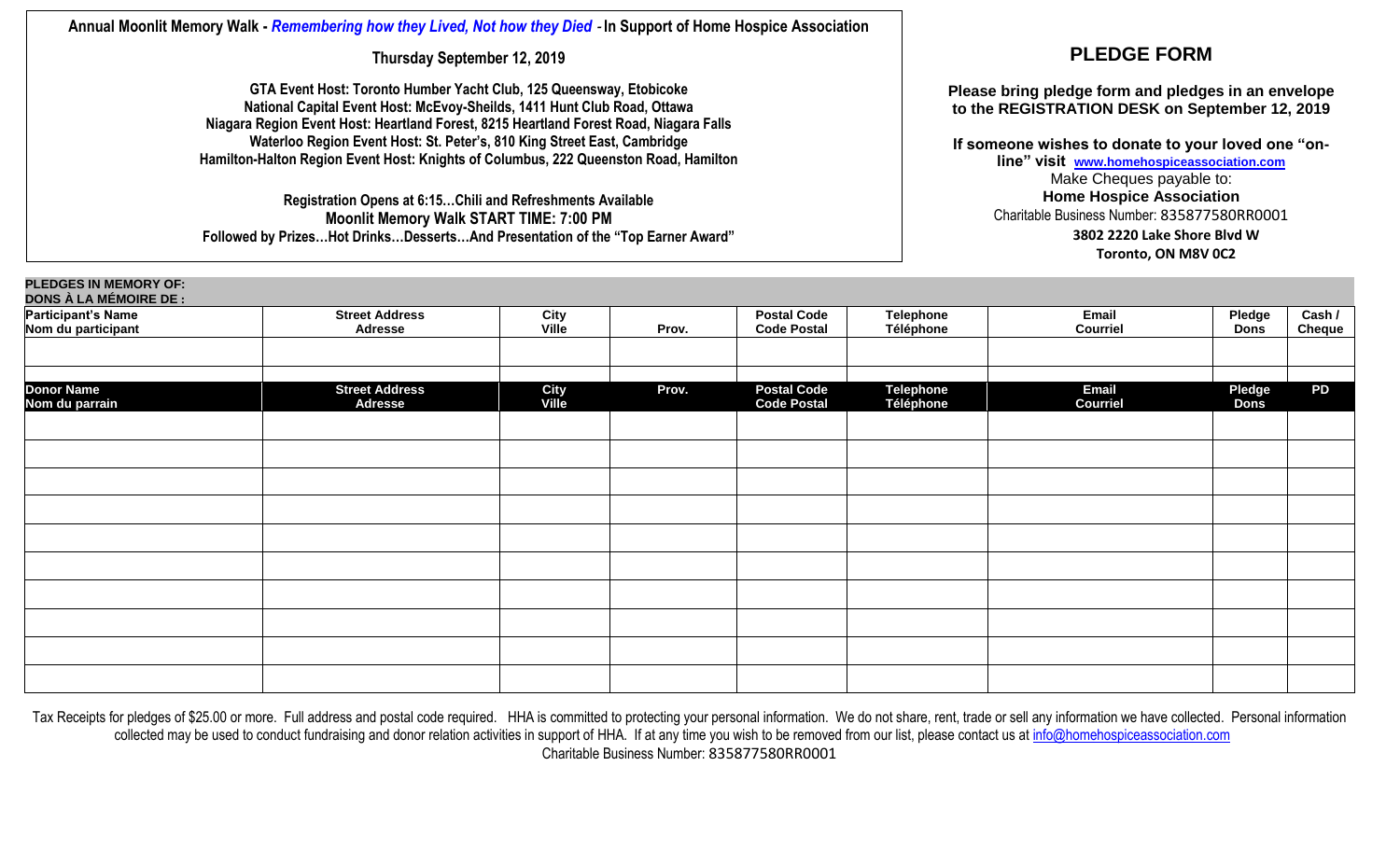| Sponsor Name<br>Nom du parrain | <b>Street Address<br/>Adresse</b> | City<br>Ville | Prov. | Postal Code<br>Code Postal | Telephone<br>Téléphone | Email<br>Courriel | Pledge<br>Dons |
|--------------------------------|-----------------------------------|---------------|-------|----------------------------|------------------------|-------------------|----------------|
|                                |                                   |               |       |                            |                        |                   |                |
|                                |                                   |               |       |                            |                        |                   |                |
|                                |                                   |               |       |                            |                        |                   |                |
|                                |                                   |               |       |                            |                        |                   |                |
|                                |                                   |               |       |                            |                        |                   |                |
|                                |                                   |               |       |                            |                        |                   |                |
|                                |                                   |               |       |                            |                        |                   |                |
|                                |                                   |               |       |                            |                        |                   |                |
|                                |                                   |               |       |                            |                        |                   |                |
|                                |                                   |               |       |                            |                        |                   |                |
|                                |                                   |               |       |                            |                        |                   |                |
|                                |                                   |               |       |                            |                        |                   |                |
|                                |                                   |               |       |                            |                        |                   |                |
|                                |                                   |               |       |                            |                        |                   |                |
|                                |                                   |               |       |                            |                        |                   |                |
|                                |                                   |               |       |                            |                        |                   |                |
|                                |                                   |               |       |                            |                        |                   |                |
|                                |                                   |               |       |                            |                        |                   |                |
|                                |                                   |               |       |                            |                        |                   |                |
|                                |                                   |               |       |                            |                        |                   |                |
|                                |                                   |               |       |                            |                        |                   |                |
|                                |                                   |               |       |                            |                        |                   |                |

Tax Receipts for pledges of \$25.00 or more. Full address and postal code required. HHA is committed to protecting your personal information. We do not share, rent, trade or sell any information we have collected. Personal collected may be used to conduct fundraising and donor relation activities in support of HHA. If at any time you wish to be removed from our list, please contact us a[t info@homehospiceassociation.com](mailto:info@homehospiceassociation.com) Charitable Business Number: 835877580RR0001